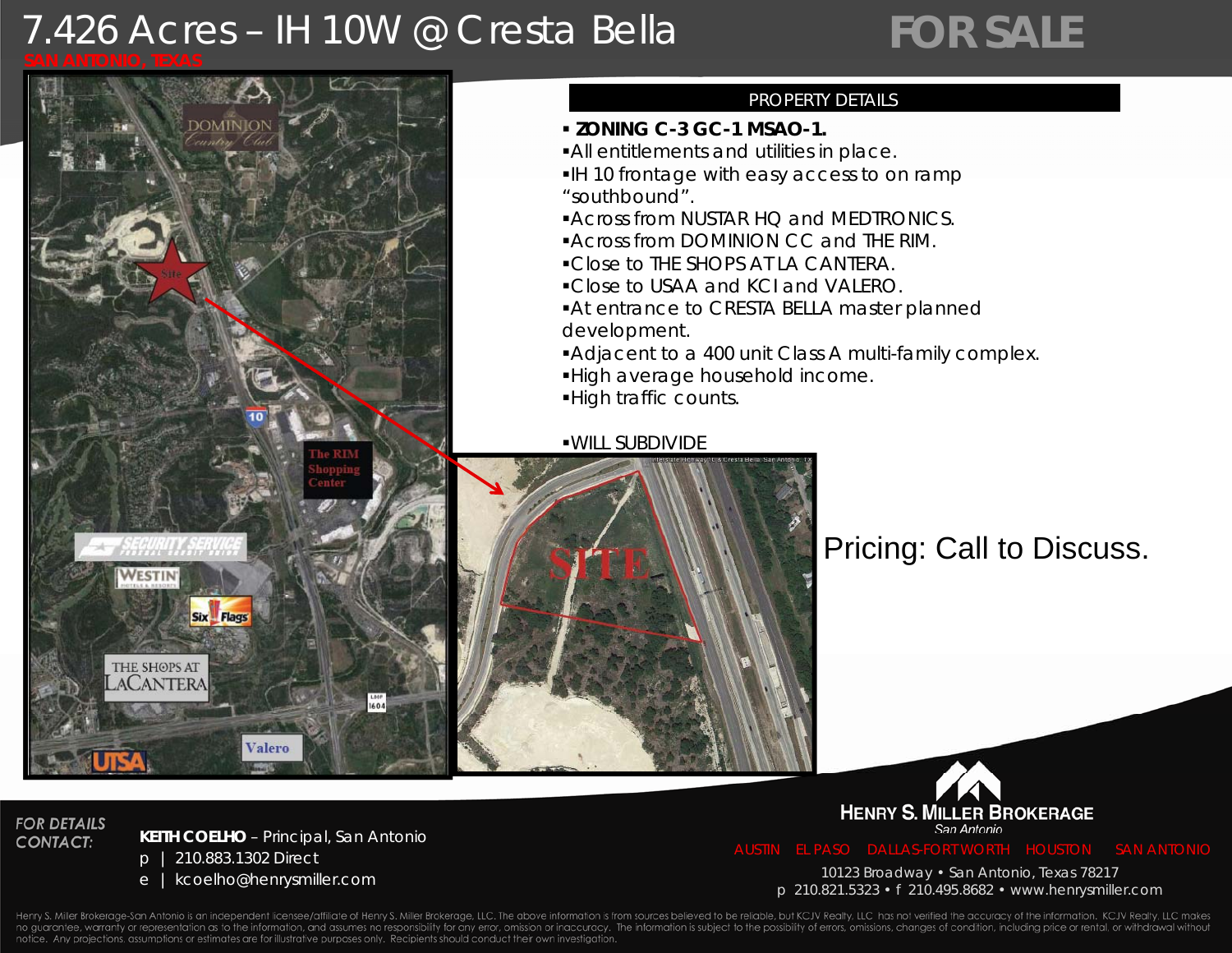# 7.426 Acres – IH 10W @ Cresta Bella

# *FOR SALE*





Henry S. Miller Brokerage-San Antonio is an independent licensee/affiliate of Henry S. Miller Brokerage, LLC. The above information is from sources believed to be reliable, but KCJV Realty, LLC has not verified the accurac no guarantee, warranty or representation as to the information, and assumes no responsibility for any error, omission or inaccuracy. The information is subject to the possibility of errors, omissions, changes of condition, notice. Any projections, assumptions or estimates are for illustrative purposes only. Recipients should conduct their own investigation.